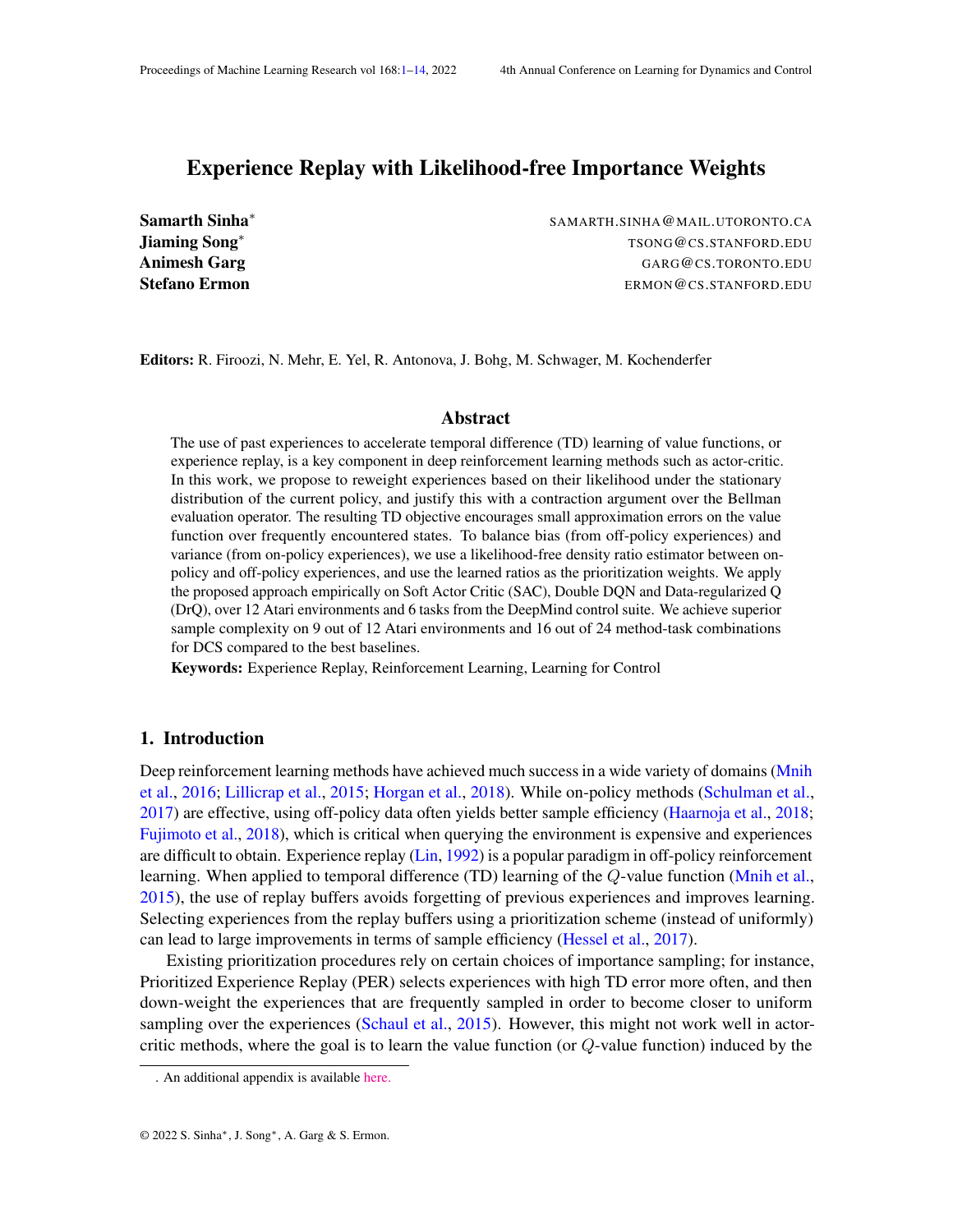current policy, and following off-policy experiences might be harmful. In this case, it might be more beneficial to perform importance sampling that reflects on-policy experiences instead.

Based on this, we investigate a new prioritization strategy based on the likelihood (i.e., the frequency) of experiences under the stationary distribution of the current policy [\(Tsitsiklis et al.,](#page-12-2) [1997\)](#page-12-2). In actor-critic methods [\(Konda and Tsitsiklis,](#page-11-6) [2000\)](#page-11-6), we can estimate the value function of a policy by minimizing the expected squared difference between the critic network and its target value over a replay buffer; an appropriate replay buffer should properly reflect the discrepancy between critic value functions. We treat a discrepancy as "proper" if it preserves the contraction properties of the Bellman operator, and consider discrepancies measured by the expected squared distances under some state-action distribution. In Theorem [2](#page-3-0) we prove that the stationary distribution of the current policy is the *only* distribution in which the Bellman operator is a contraction (i.e. being "proper"); this motivates the use of the stationary distribution as the underlying distribution for the replay buffer.

To use replay buffers derived from the stationary distribution with existing deep reinforcement learning methods, we need to be mindful of the following bias-variance trade-off. We have fewer experiences from the current policy (using which results in high variance estimates), but more experiences from other policies under the same environment (using which results in high bias estimates). Inspired by recent advances in inverse reinforcement learning [\(Fu et al.,](#page-10-2) [2017\)](#page-10-2) and off-policy policy evaluation [\(Grover et al.,](#page-10-3) [2019\)](#page-10-3), we use a likelihood-free method to obtain an estimate of the density ratio from a classifier trained to distinguish different types of experiences. We consider a smaller, "fast" replay buffer that contains near on-policy experiences, and a larger, "slow" replay buffer that contains additional off-policy experiences, and estimate density ratios between the two buffers. We then use these estimated density ratios as importance weights over the  $Q$ -value function update objective. This encourages more updates over state-action pairs that are more likely under the stationary policy distribution of the current policy, i.e., closer to the fast replay buffer.

Our approach can be readily combined with existing approaches that learn value functions from replay buffers. We consider our approach over three competitive actor-critic methods, Soft Actor-Critic (SAC, [Haarnoja et al.](#page-10-0) [\(2018\)](#page-10-0)), Double DQN [Van Hasselt et al.](#page-12-3) [\(2016\)](#page-12-3), and Dataregularized Q (DrQ, [Kostrikov et al.](#page-11-7) [\(2020\)](#page-11-7)). We demonstrate the effectiveness of our approach over on 12 environments from the Atari Arcade Learning Environment [\(Bellemare et al.,](#page-10-4) [2013\)](#page-10-4) and 6 environments from DeepMind Control Suite [\(Tassa et al.,](#page-12-4) [2018\)](#page-12-4), where both low-dimensional state space and high-dimensional image space are considered; this results in 36 method-task combinations in total. Notably, our approach outperforms the respective baselines in 25 out of the 36 cases, while being competitive in the remaining 11 cases. This demonstrates that our method can be applied as a simple plug-and-play approach to improve existing actor-critic methods.

## 2. Preliminaries

The reinforcement learning problem can be described as finding a policy for a Markov decision process (MDP) defined as the following tuple  $(S, A, P, r, \gamma, p_0)$ , where S is the state space, A is the action space,  $P : \mathcal{S} \times \mathcal{A} \rightarrow \mathcal{P}(\mathcal{S})$  is the transition kernel,  $r : \mathcal{S} \times \mathcal{A} \rightarrow \mathbb{R}$  is the reward function,  $\gamma \in [0, 1)$  is the discount factor and  $p_0 \in \mathcal{P}(\mathcal{S})$  is the initial state distribution. The goal is to learn a stationary policy  $\pi : S \to \mathcal{P}(\mathcal{A})$  that selects actions in A for each state  $s \in S$ , such that the policy maximizes the expected sum of rewards:  $J(\pi) := \mathbb{E}_{\pi} \left[ \sum_{t=0}^{\infty} \gamma^t r(s_t, a_t) \right]$ , where the expectation is over trajectories sampled from  $s_0 \sim p_0$ ,  $a_t \sim \pi(\cdot|s_t)$ , and  $s_{t+1} \sim P(\cdot|s_t, a_t)$  for  $t \ge 0$ .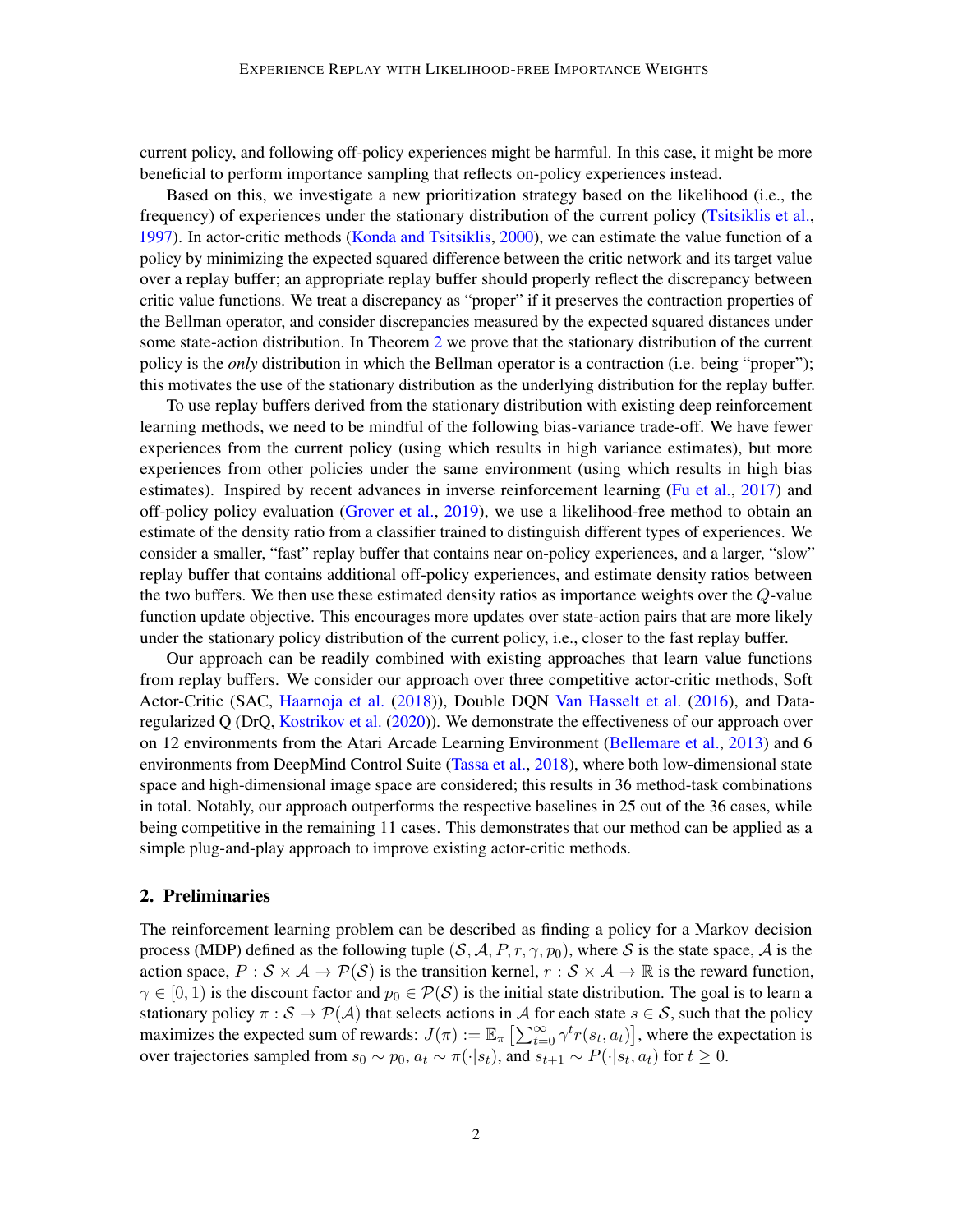For a fixed policy, the MDP becomes a Markov chain, so we define the state-action distribution at timestep t:  $d_t^{\pi}(s, a)$ , and the the corresponding (unnormalized) stationary distribution over states and actions  $d_{\pi}(s, a) = \sum_{t=0}^{\infty} \gamma^t d_t^{\pi}(s, a)$  (we assume this always exists for the policies we consider). We can then write  $J(\pi) = \mathbb{E}_{d^{\pi}}[r(s, a)]$ . For any stationary policy  $\pi$ , we define its corresponding stateaction value function as  $Q^{\pi}(s, a) := \mathbb{E}_{\pi}[\sum_{t=0}^{\infty} \gamma^t r(s_t, a_t) | s_0 = s, a_0 = a]$ , its corresponding value function as  $V^{\pi}(s) := \mathbb{E}_{a \sim \pi(\cdot|s)}[Q^{\pi}(s, a)]$  and the advantage function  $A^{\pi}(s, a) = Q^{\pi}(s, a) - V^{\pi}(s)$ .

A large variety of actor-critic methods [\(Konda and Tsitsiklis,](#page-11-6) [2000\)](#page-11-6) have been developed in the context of deep reinforcement learning [\(Silver et al.,](#page-12-5) [2014;](#page-12-5) [Mnih et al.,](#page-11-0) [2016;](#page-11-0) [Lillicrap et al.,](#page-11-1) [2015;](#page-11-1) [Haarnoja et al.,](#page-10-0) [2018;](#page-10-0) [Fujimoto et al.,](#page-10-1) [2018\)](#page-10-1), where learning good approximations to the Q-function is critical to the success of any deep reinforcement learning method based on actor-critic paradigms.

The Q-function can be learned via temporal difference (TD) learning [\(Sutton,](#page-12-6) [1988\)](#page-12-6) based on the Bellman equation  $Q^{\pi}(s, a) = \mathcal{B}^{\pi} Q^{\pi}(s, a)$ ; where  $\mathcal{B}^{\pi}$  denotes the Bellman evaluation operator

$$
\mathcal{B}^{\pi}Q(s,a) := r(s,a) + \gamma \mathbb{E}_{s',a'}[Q(s',a')],\tag{1}
$$

where in the expectation we sample the next step,  $s' \sim P(\cdot|s, a)$  and  $a' \sim \pi(\cdot|s)$ .

Given some experience replay buffer  $D$  (collected by navigating the same environment, but with unknown and potentially different policies), one could optimize the following loss for a Q-network:

$$
L_Q(\theta; \mathcal{D}) = \mathbb{E}_{(s,a)\sim\mathcal{D}}\left[ (Q_\theta(s,a) - \hat{\mathcal{B}}^\pi Q_\theta(s,a))^2 \right]
$$
 (2)

which fits  $Q_{\theta}(s, a)$  to an estimate of the target value  $\hat{\mathcal{B}}^{\pi}[Q_{\theta}](s, a)^{1}$  $\hat{\mathcal{B}}^{\pi}[Q_{\theta}](s, a)^{1}$  $\hat{\mathcal{B}}^{\pi}[Q_{\theta}](s, a)^{1}$ . In practice, the target values can be estimated either via on-policy experiences [\(Sutton et al.,](#page-12-7) [1999\)](#page-12-7) or via off-policy experiences [\(Pre](#page-12-8)[cup,](#page-12-8) [2000\)](#page-12-8). Ideally, we can learn  $Q^{\pi}$  by optimizing the  $L_{Q}(\theta;\mathcal{D})$  to zero with over-parametrized neural networks. However, instead of minimizing the loss  $L_Q(\theta; \mathcal{D})$  directly, prioritization over the sampled replay buffer  $D$  could lead to stronger performance. For example, prioritized experience replay (PER, [\(Schaul et al.,](#page-12-1) [2015\)](#page-12-1)) is a heuristic that assigns higher weights to transitions with higher TD errors, and is applied successfully in deep  $Q$ -learning [\(Hessel et al.,](#page-11-5) [2017\)](#page-11-5).

In this paper, we discuss actor-critic methods, whose target is fundamentally different from that of Q-learning (which aims to learn the "optimal" Q-function):

$$
\mathcal{B}^{\star} = r(s, a) + \gamma \max_{a' \in \mathcal{A}} [Q(s', a')]. \tag{3}
$$

where  $B^*$  denotes the Bellman **optimality** operator. As we will show in the experiments, prioritization strategies developed specifically for Q-learning are not well suited for policy gradient / actor-critic methods we consider here.

### 3. Experience Replay based on Stationary Distributions

Assume that d, the distribution the replay buffer  $D$  is sampled from, is supported on the entire space  $S \times A$ , and that we have infinite samples from  $\pi$  (so the Bellman target is unbiased). Let us define the TD-learning objective for Q with prioritization weights  $w : \mathcal{S} \times \mathcal{A} \to \mathbb{R}^+$ , under the sampling distribution  $d \in \mathcal{P}(\mathcal{S} \times \mathcal{A})$ :

$$
L_Q(\theta; d, w) = \mathbb{E}_d \left[ w(s, a) (Q_\theta(s, a) - \mathcal{B}^\pi Q_\theta(s, a))^2 \right]
$$
(4)

<span id="page-2-0"></span><sup>1.</sup> We also do not take the gradient over the target, which is the more conventional approach.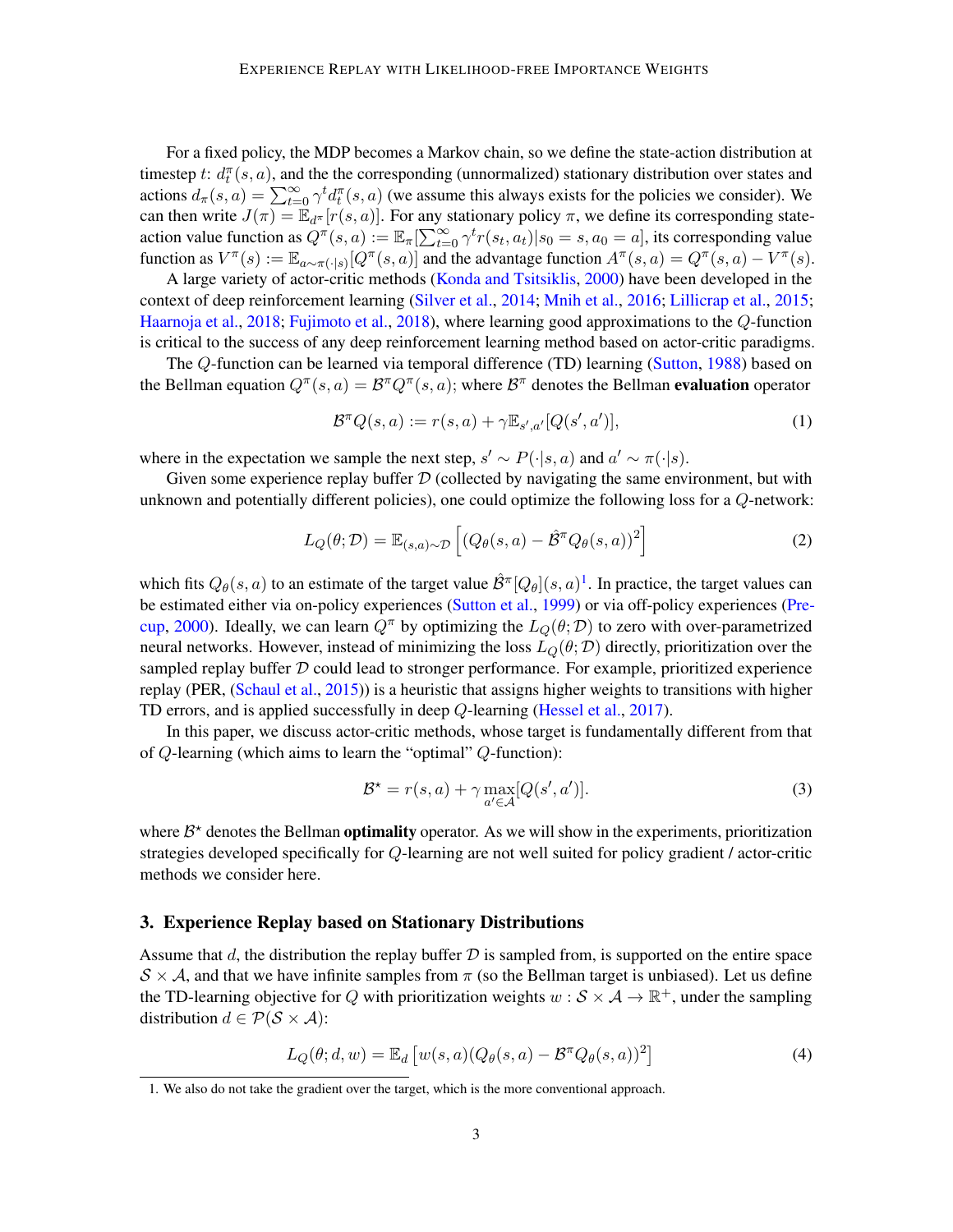In practice, the expectation in  $L_Q(\theta; d, w)$  can be estimated with Monte-Carlo methods, such as importance sampling, rejection sampling, or combinations of multiple methods (such as in PER [\(Schaul et al.,](#page-12-1) [2015\)](#page-12-1)). Without loss of generality, we can treat the problem as optimizing the mean squared TD error under some *priority distribution*  $d^w \propto d \cdot w$ , so one could treat prioritized experience replay for TD learning as selecting a favorable *priority distribution*  $d^w$  (under which the  $L<sub>O</sub>$  loss is computed) in order to improve some notion of performance.

In this paper, we propose to use as *priority distribution*  $d^w = d^{\pi}$ , where  $d^{\pi}$  is the stationary distribution of state-action pairs under the current policy  $\pi$ . This reflects the intuition that TDerrors in high-frequency state-action pairs are more problematic than in low-frequency ones, as they will negatively impact policy updates more severely. In the following subsection, we argue the importance of choosing  $d^{\pi}$  from the perspective of maintaining desirable contraction properties of the Bellman operators under more general norms. If we consider Euclidean norms weighted under some distribution  $d^w \in \mathcal{P}(\mathcal{S} \times \mathcal{A})$ , the usual  $\gamma$ -contraction argument for Bellman operators holds only for  $d^w = d^{\pi}$ , and not for other distributions.

Policy-dependent Norms for Bellman Backup The convergence of Bellman updates relies on the fact that the Bellman evaluation operator  $\mathcal{B}^{\pi}$  is a  $\gamma$ -contraction with respect to the  $\ell_{\infty}$  norm, i.e.  $\forall Q, Q' \in \mathcal{Q}$ , where  $\mathcal{Q} = \{Q : (\mathcal{S} \times \mathcal{A}) \to \mathbb{R}\}\$ is the set of all possible  $Q$  functions:

$$
\|\mathcal{B}^{\pi}Q - \mathcal{B}^{\pi}Q'\|_{\infty} \le \gamma \|Q - Q'\|_{\infty} \tag{5}
$$

While it is sufficient to show convergence results, the  $\ell_{\infty}$  norm reflects a distance over two Q functions under the worst possible state-action pair, and is independent of the current policy. If two Q functions are equal everywhere except for a large difference on a single state-action pair  $(\tilde{s}, \tilde{a})$ that is unlikely under  $d^{\pi}$ , the  $\ell_{\infty}$  distance between the two  $Q$  functions is large. In practice, however, this will have little effect over policy updates as it is unlikely for the current policy to sample  $(\tilde{s}, \tilde{a})$ .

Since our goal with the TD updates is to learn  $Q^{\pi}$ , a distance metric that is related to  $\pi$  is a more suitable one for comparing different Q functions, reflecting the intuition that errors in frequent state-action pairs are more costly than on infrequent ones. Let us consider the following weighted  $\ell_2$ distance between Q functions,

$$
||Q - Q'||_d^2 := \mathbb{E}_{(s,a)\sim d}[(Q(s,a) - Q'(s,a))^2]
$$
\n(6)

where  $d \in \mathcal{P}(\mathcal{S} \times \mathcal{A})$  is a distribution over state-action pairs. This can be treated as the  $\ell_2$  norm but measured over stationary distribution  $d$  as opposed to the Lebesgue measure. This is closely tied to the  $L_Q$  objective since  $L_Q(\theta; d) = ||Q_\theta(s, a) - \mathcal{B}^\pi Q_\theta(s, a)||_d^2$ . In the following statements, we show that  $\mathcal{B}^{\pi}$  is only a contraction operator when under the  $\|\cdot\|_{d^{\pi}}$  norm; this supports the use of  $d^{\pi}$ instead of other distributions for the  $L<sub>O</sub>$  objective, as it reflects a more reasonable measurement of distance between  $Q$ -functions for policy  $\pi$ .

**Lemma 1** For all  $\gamma \in (0,1)$ , the Bellman operator  $\mathcal{B}^{\pi}$  is a  $\gamma$ -contraction with respect to the  $\|\cdot\|_d$  ${\it norm}$  *if*  $d=d^{\pi}$  *holds almost everywhere, i.e.,*  $\forall Q,Q' \in \mathcal{Q}$ 

$$
d = d^{\pi} \ a.e. \Longrightarrow ||\mathcal{B}^{\pi} Q - \mathcal{B}^{\pi} Q'||_d \le \gamma ||Q - Q'||_d
$$

<span id="page-3-0"></span>**Proof** In Appendix A. On a high-level, we apply Jensen's inequality to  $f(x) = x^2$ .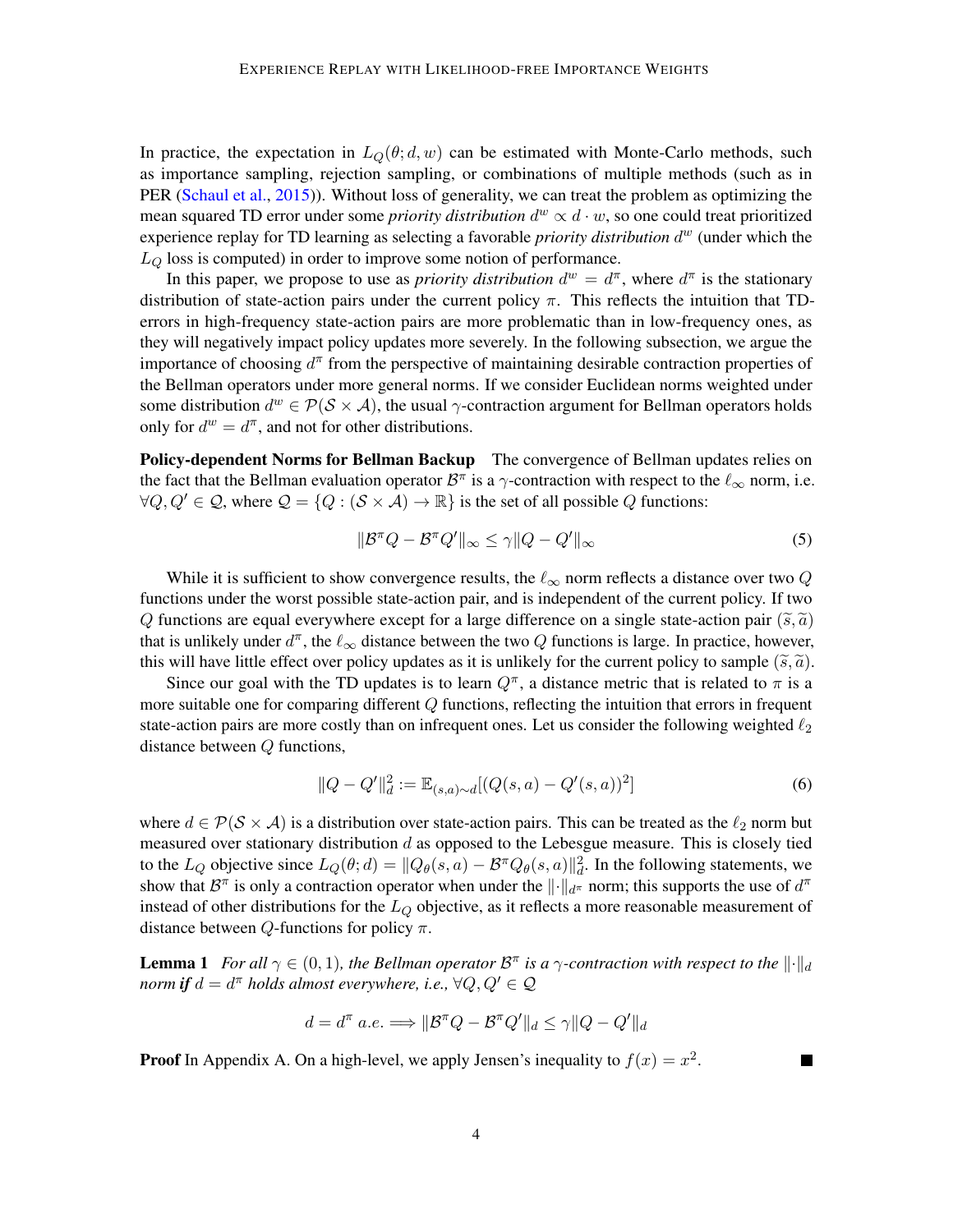**Theorem 2** *For all*  $\gamma \in (0,1)$ *, the Bellman operator*  $\mathcal{B}^{\pi}$  *is a*  $\gamma$ *-contraction with respect to the*  $\|\cdot\|_d$  $\mathit{norm}$  **if and only if**  $d = d^\pi$  holds almost everywhere, i.e.,  $\forall Q, Q' \in \mathcal{Q}$ 

$$
d = d^{\pi}, \ a.e. \iff ||\mathcal{B}^{\pi}Q - \mathcal{B}^{\pi}Q'||_d \leq \gamma ||Q - Q'||_d
$$

**Proof** In Appendix A. On a high-level, whenever  $d = d^{\pi}$  does not hold over some non-empty open set, we can perturb a constant  $Q$ -value function over this set to contradict  $\gamma$ -contraction.

Theorem [2](#page-3-0) highlights the importance of using  $d^{\pi}$  in the  $\|\cdot\|_d$  norm specifically for measuring the distance between Q-functions: if we use any distribution other than  $d^{\pi}$ , the Bellman operator is not guaranteed to be a  $\gamma$ -contraction under that distance, which leads to worse convergence rates.

### 4. Likelihood-free Importance Weighting over Replay Buffers

In practice, however, there are two challenges with regards to using  $L_Q(\theta; d^{\pi})$  as the objective. On the one hand, an accurate estimate of  $d^{\pi}$  requires many on-policy samples from  $d^{\pi}$  and interactions with the environment, which could increase the practical sample complexity; on the other hand, if we instead use off-policy experiences from the replay buffer, it would be difficult to estimate the importance ratio  $w(s, a) := d^{\pi}(s, a)/d^D(s, a)$  when the replay buffer D is a mixture of trajectories from different policies.

An appropriate choice of importance weights should us to balance bias (which comes from replay experiences of other policies) and **variance** (which comes from a small number of on-policy experiences). Thus, we consider likelihood-free density ratio estimation methods that rely only on samples (e.g. from the replay buffer), which are well-suited for estimating the objective function  $L_Q(\theta; d^{\pi})$  with a good bias-variance trade-off.

#### 4.1. Likelihood-free importance weights

For any convex, lower-semicontinuous function  $f : [0, \infty) \to \mathbb{R}$  satisfying  $f(1) = 0$ , the fdivergence between two probabilistic measures  $P, Q \in \mathcal{P}(\mathcal{X})$  (where we assume  $P \ll Q$ , i.e. P is absolutely continuous w.r.t. Q) is defined as:  $D_f(P||Q) = \int_{\mathcal{X}} f(dP(x)/ dQ(x)) dQ(x)$ . A general variational method can be used to estimate  $f$ -divergences given only samples from  $P$  and  $Q$ .

<span id="page-4-0"></span>**Lemma 3 [\(Nguyen et al.](#page-12-9) [\(2008\)](#page-12-9))** Assume that f has first order derivatives f' at  $[0, +\infty)$ .  $\forall P, Q \in$  $\mathcal{P}(\mathcal{X})$  such that  $P\ll Q$  and  $w:\mathcal{X}\to \mathbb{R}^+$ ,  $D_f(P\|Q)\geq \mathbb{E}_P[f'(w(x))]-\mathbb{E}_Q[f^*(f'(w(x)))]$ , where  $f^*$  *denotes the convex conjugate and the equality is achieved when*  $w = dP/dQ$ .

The above lemma suggests that we can estimate importance weights from samples by optimizing a lower bound to f-divergence. This has been applied to off-policy policy evaluation [\(Grover et al.,](#page-10-3) [2019\)](#page-10-3), but not directly to actor-critic methods.

### 4.2. Importance weights for actor-critic methods

We can apply this approach to estimating the likelihood ratio  $w(s, a) := d^{\pi}(s, a)/d^D(s, a)$  with samples from the replay buffer, for both **continuous and discrete** spaces. These ratios are then multiplied to the Q-function updates to perform importance weighting.

To implement this idea in practice, we consider sampling from two types of replay buffers. One is the *regular (slow) replay buffer*, which contains a mixture of trajectories from different policies;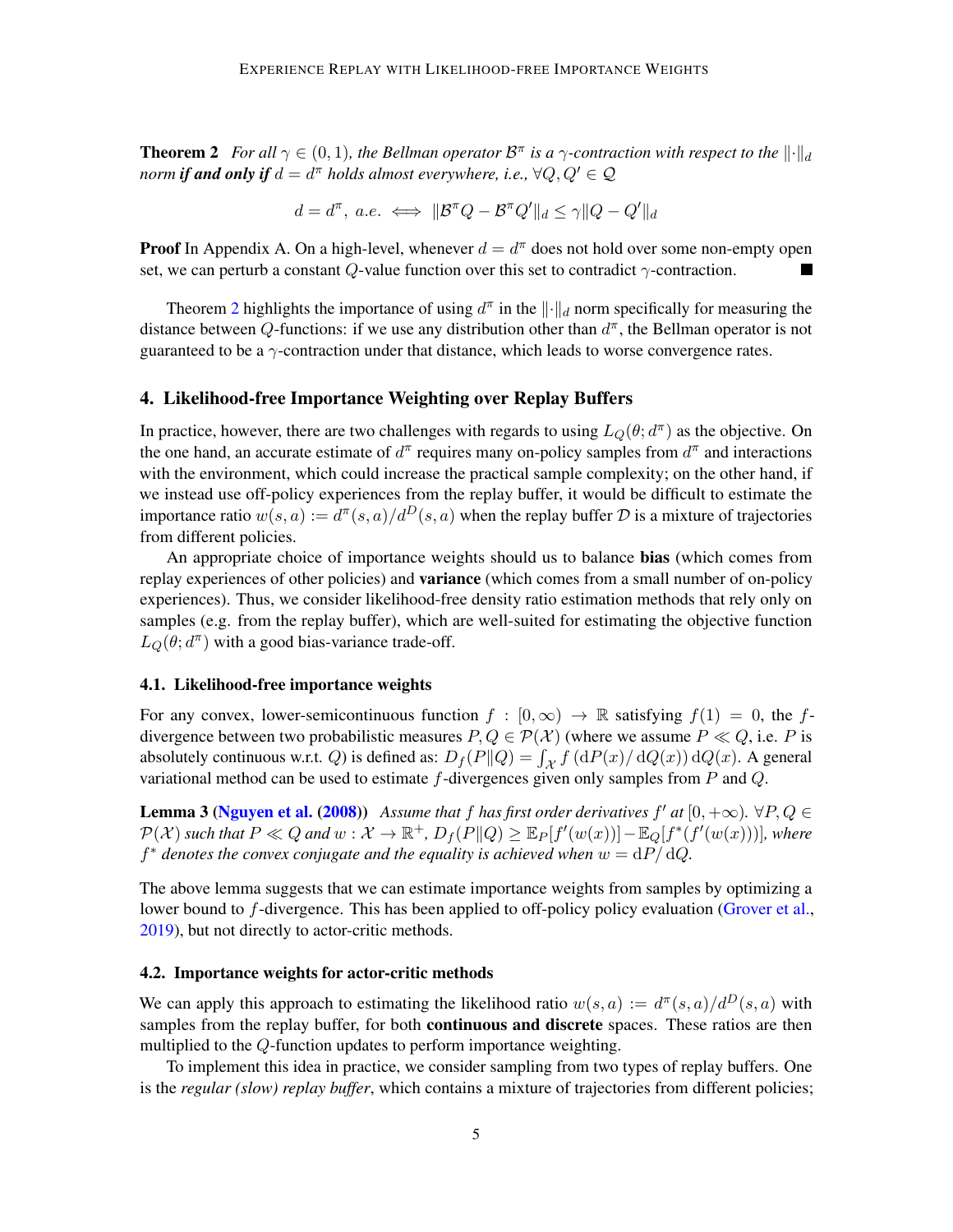the other is a *smaller (fast) replay buffer*, which contains only a small set of trajectories from very recent policies. After each episode of environment interaction, we update both replay buffers with the new experiences; the distribution of the slow replay buffer changes more slowly due to the larger size. The slow replay buffer contains off-policy samples from  $d^D$  whereas the fast replay buffer contains (approximately) on-policy samples from  $d^{\pi}$  (assuming the buffer size is small enough). Therefore, the slow replay buffer has better coverage of transition dynamics of the environment while being less on-policy. Denoting the fast and slow replay buffers as  $\mathcal{D}_f$  and  $\mathcal{D}_s$  respectively, we estimate the ratio  $d^{\pi}/d^D$  via minimizing the following objective over the network  $w_{\psi}(x)$  parametrized by  $\psi$  (the outputs  $w_{\psi}(s, a)$  are forced to be non-negative via activation functions):

$$
L_w(\psi) := \mathbb{E}_{\mathcal{D}_s}[f^*(f'(w_\psi(s, a)))] - \mathbb{E}_{\mathcal{D}_f}[f'(w_\psi(s, a))]
$$
(7)

From Lemma [3,](#page-4-0) we can recover an estimate of the density ratio from the optimal  $w_{\psi}$  by minimizing the  $L_w(\psi)$  objective. To address the finite sample size issue, we apply self-normalization [\(Cochran,](#page-10-5) [2007\)](#page-10-5) to the importance weights over the slow replay buffer  $\mathcal{D}_s$  with a hyperparameter T:

<span id="page-5-0"></span>
$$
\tilde{w}_{\psi}(s, a) := w_{\psi}(s, a)^{1/T} / \mathbb{E}_{\mathcal{D}_s}[w_{\psi}(s, a)^{1/T}] \tag{8}
$$

We note that this density ratio is not unbounded, as the slow replay buffer contains all the examples from the fast replay buffer. The final objective for learning  $Q$  is then

$$
L_Q(\theta; d^{\pi}) \approx L_Q(\theta; \mathcal{D}_s, \tilde{w}_{\psi}) := \mathbb{E}_{(s,a) \sim \mathcal{D}_s}[\tilde{w}_{\psi}(x) (Q_{\theta}(s,a) - \hat{\mathcal{B}}^{\pi} Q_{\theta}(s,a))^2]
$$

where the target  $\hat{\mathcal{B}}^{\pi}Q_{\theta}$  is estimated from past experiences. We keep the remainder of the algorithm, such as policy gradient and value network update (if available) unchanged, so this method can be adapted for different off-policy actor-critic algorithms, utilizing their respective advantages. We describe a general procedure of our approach in Algorithm ??, where one can modify from some "base" actor-critic algorithm to implement our approach. These algorithm cover both stochastic and deterministic policies, as our method does not require likelihood estimates from the policy. We consider our divergences to be Jensen-Shannon, so  $w_{\psi}$  can be treated as a probabilistic classifier.

### 5. Related Work

Experience replay [\(Lin,](#page-11-3) [1992\)](#page-11-3) is a crucial component in deep reinforcement learning [\(Hessel et al.,](#page-11-5) [2017;](#page-11-5) [Andrychowicz et al.,](#page-10-6) [2017;](#page-10-6) [Schaul et al.,](#page-12-1) [2015\)](#page-12-1), where off-policy experiences are utilized to improve sample efficiency. These experiences can be utilized on policy updates (such as in actor-critic methods [\(Konda and Tsitsiklis,](#page-11-6) [2000;](#page-11-6) [Wang et al.,](#page-13-1) [2016\)](#page-13-1)), on value updates (such as in deep Q-learning [\(Schaul et al.,](#page-12-1) [2015\)](#page-12-1)) or on evaluating TD update targets [\(Precup,](#page-12-8) [2000;](#page-12-8) [Precup et al.,](#page-12-10) [2001\)](#page-12-10). For value updates, there are two sources of randomness that could benefit from importance weights (prioritization). The first source is the evaluation of the TD learning target for longer traces such as  $TD(\lambda)$ ; importance weights can be used to debias targets computed from off-policy trajectories [\(Precup,](#page-12-8) [2000;](#page-12-8) [Munos et al.,](#page-11-8) [2016;](#page-11-8) [Espeholt et al.,](#page-10-7) [2018;](#page-10-7) [Schmitt et al.,](#page-12-11) [2019\)](#page-12-11), similar to its role in policy learning. The second source is the sampling of state-action pairs where the values are updated [\(Schaul et al.,](#page-12-1) [2015\)](#page-12-1), which is addressed in this paper.

Numerous techniques have achieved superior sample complexity through prioritization of replay buffers. In model-based planning, Prioritized Sweeping [\(Moore and Atkeson,](#page-11-9) [1993;](#page-11-9) [Andre et al.,](#page-10-8) [1998;](#page-10-8) [van Seijen and Sutton,](#page-12-12) [2013\)](#page-12-12) selects the next state updates according to changes in value.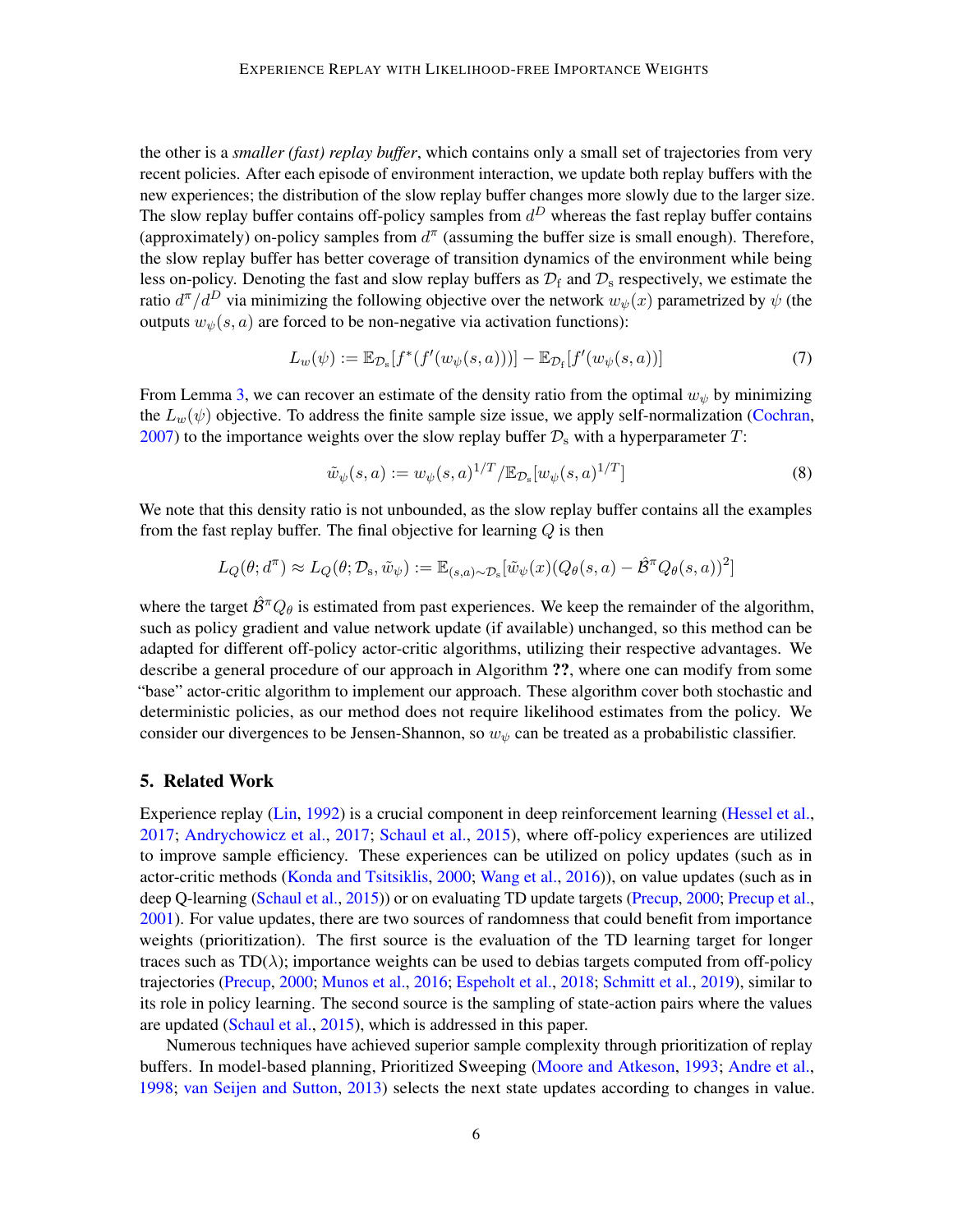<span id="page-6-0"></span>

| Table 1: Results of SAC and TD3 trained from states on the DeepMind Control environments            |  |  |  |  |  |
|-----------------------------------------------------------------------------------------------------|--|--|--|--|--|
| with and without LFIW after 100k and 250k environment steps. The results show significant           |  |  |  |  |  |
| <b>improvements when the agents is trained with LFIW.</b> Results are reported over 5 random seeds. |  |  |  |  |  |
| The maximum possible score for any environment is 1,000.                                            |  |  |  |  |  |

| 100k environment steps |               |               |               |               |              |  |
|------------------------|---------------|---------------|---------------|---------------|--------------|--|
| <b>SAC</b> based       | <b>SAC</b>    | <b>DisCor</b> | $+PER$        | +PER+LFIW     | +LFIW        |  |
| Finger, Spin           | $482 \pm 34$  | $389 \pm 29$  | $486 \pm 18$  | $503 \pm 27$  | $523 \pm 16$ |  |
| Cartpole, Swing        | $700 \pm 51$  | $681 \pm 35$  | $689 \pm 39$  | $726 \pm 14$  | $789 \pm 27$ |  |
| Reacher, Easy          | $750 \pm 68$  | $833 \pm 17$  | $704 \pm 89$  | $806 \pm 55$  | 861 $\pm 29$ |  |
| Cheetah, Run           | $498 \pm 108$ | $518 \pm 90$  | $367 \pm 123$ | $502 \pm 109$ | 541 $\pm$ 89 |  |
| Walker, Walk           | $187 \pm 89$  | $156 \pm 57$  | $234 \pm 31$  | $321 \pm 29$  | $333 \pm 12$ |  |
| Ball in Cup, Catch     | $888 \pm 13$  | $876 \pm 11$  | $834 \pm 23$  | $892 \pm 8$   | $890 \pm 6$  |  |
| 250k environment steps |               |               |               |               |              |  |
|                        |               |               |               |               |              |  |
| <b>SAC</b> based       | <b>SAC</b>    | <b>DisCor</b> | $+$ PER       | +PER+LFIW     | +LFIW        |  |
| Finger, Spin           | $806 \pm 47$  | $800 \pm 23$  | $814 \pm 45$  | $860 \pm 23$  | $901 \pm 14$ |  |
| Cartpole, Swing        | $825 \pm 8$   | $834 \pm 21$  | $811 \pm 15$  | $823 \pm 31$  | $873 \pm 23$ |  |
| Reacher, Easy          | $945 \pm 32$  | $940 \pm 18$  | $931 \pm 11$  | $944 \pm 6$   | $941 \pm 21$ |  |
| Cheetah, Run           | $638 \pm 32$  | $618 \pm 41$  | $675 \pm 34$  | $631 \pm 56$  | $709 \pm 11$ |  |
| Walker, Walk           | $895 \pm 47$  | $881 \pm 23$  | $901 \pm 10$  | $917 \pm 20$  | $911 \pm 12$ |  |

<span id="page-6-1"></span>Table 2: Results for DrQ [\(Kostrikov et al.,](#page-11-7) [2020\)](#page-11-7) on the image-based RL on the DeepMind Control Suite. LFIW is applied to a state-of-the-art image-based RL algorithm in DrQ, and we are able to see consistent improvement over the DM Control Suite Benchmark.

| 100k steps         | <b>DrO</b>   | DrQ+LFIW     | 500k steps         | DrO                 | DrQ+LFIW      |
|--------------------|--------------|--------------|--------------------|---------------------|---------------|
| Finger, Spin       | $838 \pm 58$ | $909 \pm 28$ | Finger, Spin       | $918 \pm 49$        | $922 \pm 28$  |
| Cartpole, Swing    | $748 \pm 50$ | $801 + 22$   | Cartpole, Swing    | $875 \pm 6$         | $893 + 8$     |
| Reacher, Easy      | $573 \pm 67$ | $743 \pm 89$ | Reacher, Easy      | $945 \pm 25$        | $939 + 12$    |
| Cheetah, Run       | $387 + 45$   | $444 \pm 38$ | Cheetah, Run       | $574 \pm 104$       | $581 \pm 112$ |
| Walker, Walk       | $639 \pm 99$ | $718 \pm 86$ | Walker, Walk       | <b>901</b> $\pm$ 35 | $909 \pm 38$  |
| Ball in Cup, Catch | $901 + 17$   | $901 \pm 25$ | Ball in Cup, Catch | $970 + 4$           | $968 \pm 8$   |

Prioritized Experience Replay (PER, [\(Schaul et al.,](#page-12-1) [2015\)](#page-12-1)) emphasizes experiences with larger TD errors and is critical to the success of sample efficient deep Q-learning [\(Hessel et al.,](#page-11-5) [2017\)](#page-11-5). Remember and Forget Experience Replay (ReF-ER, [\(Novati and Koumoutsakos,](#page-12-13) [2018\)](#page-12-13)) removes the experiences if it differs much from choices of the current policy; this encourages sampling on-policy behavior which is similar to what we propose. Differing from ReF-ER, we do not require knowledge of the policy distribution. Distribution Correction (DisCor, [Kumar et al.](#page-11-10) [\(2020\)](#page-11-10)) suggests against using on-policy experiences, which seems to be in contrast to what we have promoted. However, their analysis is based on the Bellman *optimality* operator, which aims to find the optimal Q-value function, while ours is based on the Bellman *evaluation* operator, which aims to find the Q-value function under the current policy; this could partially explain why DisCor did not achieve superior performance than the baseline approach on OpenAI gym tasks.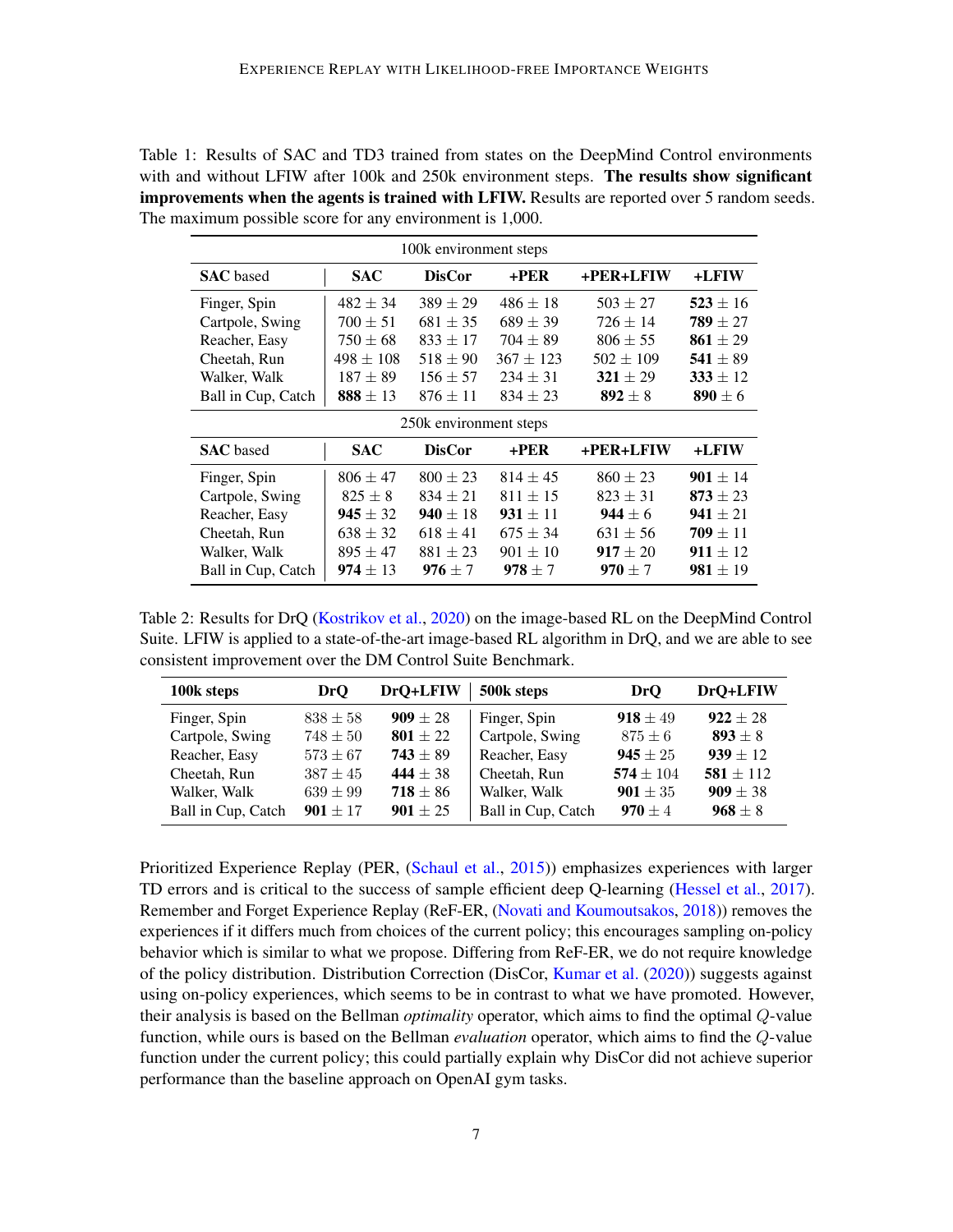Likelihood-free density ratio estimation have been adopted in imitation learning [Ho and Ermon](#page-11-11) [\(2016\)](#page-11-11), inverse reinforcement learning [\(Fu et al.,](#page-10-2) [2017\)](#page-10-2), meta learning [Fakoor et al.](#page-10-9) [\(2019\)](#page-10-9) and model-based off-policy policy evaluation [\(Grover et al.,](#page-10-3) [2019\)](#page-10-3). Different from these cases, we do not use the weights to estimate the advantage function or to reduce bias in reward estimation; our goal is to improve performance of TD learning with function approximation. Dual representations of f-divergences are also leveraged in reinforcement learning [\(Nachum et al.,](#page-11-12) [2019;](#page-11-12) [Nachum and](#page-11-13) [Dai,](#page-11-13) [2020\)](#page-11-13), but it is used over a regularizer that encourages exploration to be closer to off-policy experiences; the importance weights are added to the reward function when computing the Q-value function but do not affect the replay experiences otherwise.

### 6. Experiments

We combine the proposed prioritization approach over three popular actor-critic algorithms, namely Soft-Actor Critic (SAC, [Haarnoja et al.](#page-10-0) [\(2018\)](#page-10-0)), and Data-regularized Q (DrQ, [Kostrikov et al.](#page-11-7) [\(2020\)](#page-11-7)); we also applied our method to Double DQN [Heess et al.](#page-10-10) [\(2015\)](#page-10-10). We compare our method with alternative approaches to prioritization; these include uniform sampling over the replay buffer and prioritization experience replay based on TD-error [\(Schaul et al.,](#page-12-1) [2015\)](#page-12-1). We choose 12 environments from the Arcade Learning Environment (Atari, [\(Bellemare et al.,](#page-10-4) [2013\)](#page-10-4)) and 6 tasks from the DeepMind Control suite (DCS, [Tassa et al.](#page-12-4) [\(2018\)](#page-12-4)). We consider state representations in all tasks and pixel representations from DCS.

Our method introduces some additional hyperparameters compared to the vanilla approaches, namely the temperature T, the size of the fast replay buffer  $|\mathcal{D}_f|$  and the architecture for the density estimator  $w_{\psi}$ . To ensure fair comparisons against the baselines, we use the same hyperparameters as the original algorithms when it is available. For all environments we use the following default hyperparameters for likelihood-free importance weighting:  $T = 5$ ,  $|\mathcal{D}_f| = 10^4$ ,  $|\mathcal{D}_s| = 10^6$ . We use f from the Jensen Shannon divergence for better numerical stability. We include more experimental details in Appendix C.

### 6.1. Evaluation

| <b>SAC</b> based | <b>SAC</b>     | $+DisCor$      | $+$ PER        | $+ERE$         | $+$ <b>LFIW</b> |
|------------------|----------------|----------------|----------------|----------------|-----------------|
| Ant- $v2$        | $3193 \pm 404$ | $3211 \pm 271$ | $2764 + 287$   | $3331 \pm 298$ | $3579 \pm 260$  |
| HalfCheetah-v2   | $8325 + 408$   | $8147 + 322$   | $8111 \pm 341$ | $8631 \pm 189$ | $9045 \pm 222$  |
| Hopper-v2        | $2645 \pm 310$ | $2790 \pm 273$ | $2871 \pm 214$ | $2512 \pm 301$ | $3109 \pm 244$  |
| Humanoid-v2      | $2033 \pm 199$ | $2569 \pm 206$ | $1459 \pm 208$ | $2466 \pm 147$ | $3189 + 231$    |
| Walker2d-v2      | $2914 + 189$   | $2764 \pm 166$ | $3071 \pm 109$ | $2990 \pm 217$ | $3221 \pm 149$  |
| <b>TD3</b> based | TD3            | +DisCor        | $+PER$         | $+ERE$         | +LFIW           |
| Ant- $v2$        | $2663 \pm 372$ |                | $2610 \pm 128$ |                | $2990 \pm 178$  |
| HalfCheetah-v2   | $7527 \pm 438$ |                | $7310 \pm 339$ |                | 8567 $\pm$ 491  |
| $Hopper-v2$      | $1801 \pm 206$ | N/A            | $2019 \pm 109$ | N/A            | $1937 \pm 250$  |
| Walker2d-v2      | $1306 \pm 257$ |                | $1241 \pm 122$ |                | $2113 \pm 310$  |

<span id="page-7-0"></span>Table 3: Results on OpenAI Gym when trained with 500k steps. ERE is only designed for SAC, so its results on TD3 are not available.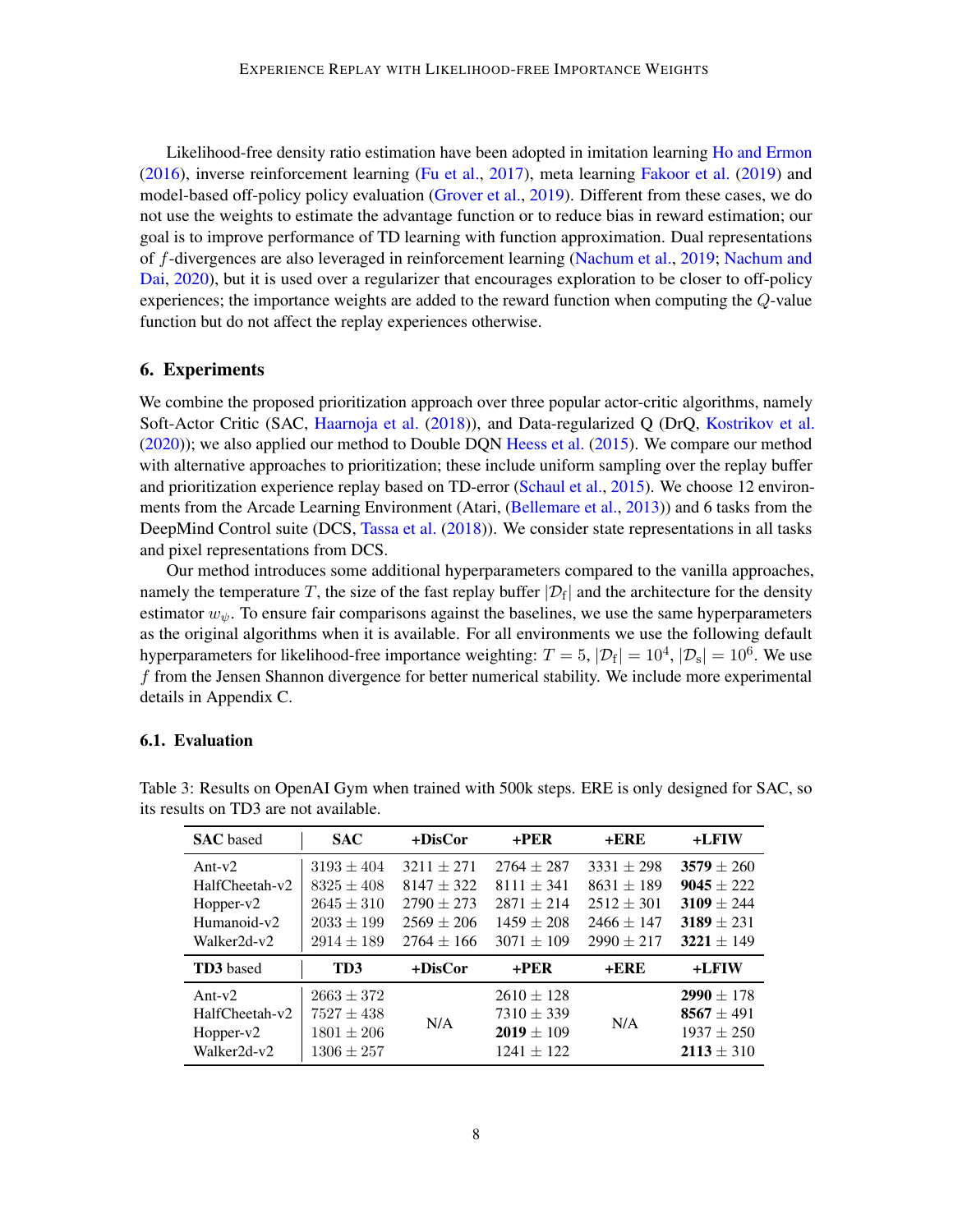<span id="page-8-2"></span>

Figure 1: Hyperparameter sensitivity analyses on Walker2d-v2 (a, b, c) and Humanoid-v2 (d) using a base SAC agent and LFIW.

We use (+LFIW) to denote our likelihood-free importance weighting method, (+PER) to denote prioritization with TD error [\(Schaul et al.,](#page-12-1)  $2015)^2$  $2015)^2$  $2015)^2$  and (+ERE) to denote Emphasizing Recent Experience (ERE, [Wang and Ross](#page-12-14) [\(2019\)](#page-12-14)) for SAC only. Table [3](#page-7-0) shows the results on OpenAI gym (500k steps), whereas Tables [1](#page-6-0) and [2](#page-6-1) shows the results on DMCS with state (100k and 250k steps) and image representations (100k and 500k steps) respectively. These steps are chosen to demonstrate both initial training progress and approximate performance at convergence.

|                 | Double DQN |                    |                      |          |  |
|-----------------|------------|--------------------|----------------------|----------|--|
| Environment     |            | + PER (Rank-based) | + PER (Proportional) | $+$ LFIW |  |
| Assault         | 1276\%     | 1381\%             | 1641%                | 1889%    |  |
| Beam Rider      | 117%       | 210\%              | 176%                 | 217%     |  |
| <b>Breakout</b> | 1397%      | 1298%              | 1407%                | 1578%    |  |
| Enduro          | 158%       | 233%               | 239%                 | 220\%    |  |
| Gopher          | 728%       | 1679%              | 2792%                | 2561\%   |  |
| Ice Hockey      | 71%        | 93%                | 85%                  | $97\%$   |  |
| Phoenix         | 202%       | 284%               | 474%                 | 513%     |  |
| Pong            | $111\%$    | 110%               | 110%                 | 106%     |  |
| O Bert          | 91%        | 82%                | 93%                  | 103%     |  |
| Robotank        | 872%       | 828%               | 815%                 | 961%     |  |
| Video Pinball   | 7221\%     | 5721\%             | 7367%                | 8115%    |  |
| Wizard of Wor   | 144%       | 131\%              | 177%                 | 202%     |  |

<span id="page-8-1"></span>Table 4: Normalized scores on 12 Atari environments. The baseline numbers are taken directly from Prioritized Experience Replay [\(Schaul et al.,](#page-12-1) [2015\)](#page-12-1).

Table [1](#page-6-0) and [2](#page-6-1) shows the results with SAC on state representations and DrQ on pixel representations. Again, we observe improvements over the baselines in most cases, and comparable performance in others. Notably, we achieve much higher performance with LFIW at 100k training steps, which demonstrates that biasing the replay buffer towards on-policy experiences is able to achieve good policy performance more quickly. Table [4](#page-8-1) shows the results on Atari, where the base algorithm is Double DQN which was trained for 200M time steps using the same hyperparameters as [Schaul et al.](#page-12-1) [\(2015\)](#page-12-1). Again, we observe that our LFIW-based method outperforms both types of PER on most environments, as well as the base Double DQN agent.

<span id="page-8-0"></span>2. We use  $\alpha = 0.6$ ,  $\beta = 0.4$  in PER.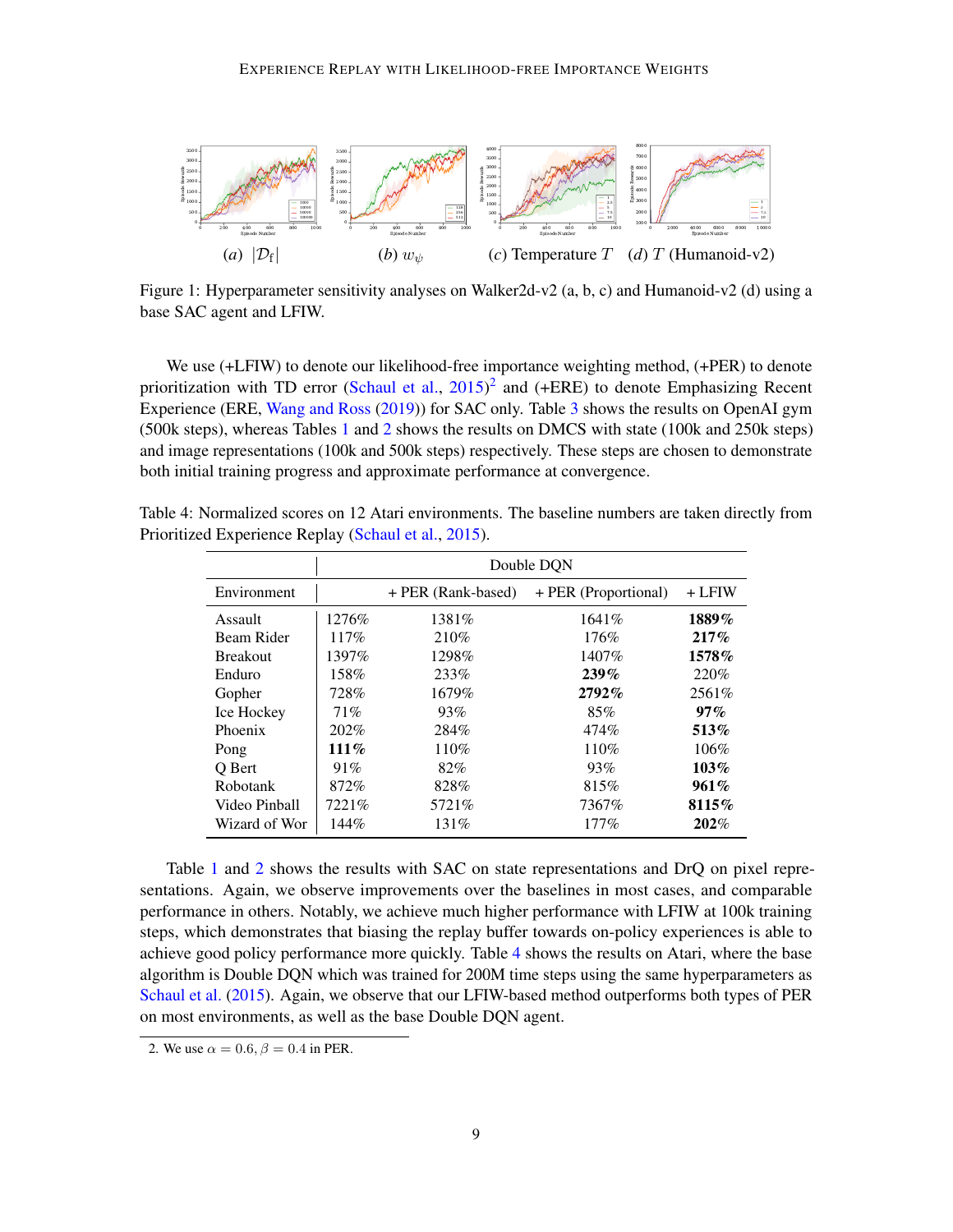### 6.2. Additional analyses

**Accuracy of**  $w_{\psi}$  We use  $w_{\psi}$  to discriminate two types of experiences; experiences sampled from the policy trained with SAC for 5M steps are labeled positive, and the mixture of experiences sampled from policies trained for 1M to 4M steps are labeled negative. With the  $w_{\psi}$  predictions, we obtain a precision of 87.3% and an accuracy of 73.1%. This suggests that the importance weights tends to be higher for on-policy data as desired, thereby making the replay buffer to be closer to on-policy data.

Quality of Q-estimates We compare the quality of the Q-estimates between SAC and SAC+LFIW, where we sample 20 trajectories from each policy, and obtain the "ground truth" via Monte Carlo estimates of the true Q-value. We then evaluate the learned Q-function estimates and compare their correlations with the ground truth values. For the SAC case, the Pearson and Spearman correlations are 0.41 and 0.11 respectively, whereas for SAC+LFIW method they are 0.74 and 0.42 (higher is better). This shows how our Q-function estimates are much more reflective of the "true" values, which explains the improvements in sample complexity and the performance of the learned policy.

#### 6.3. Ablation studies

To study the stability of LFIW across hyperparameters, we conduct further analyses by varying: temperature T in Eq. [8,](#page-5-0) size of the fast replay buffer  $|\mathcal{D}_f|$ , and the number of hidden units in  $w_{\psi}$ . We run SAC+LFIW on Walker-v2 using default hyperparameters, unless stated otherwise.

**Temperature** T: The temperature T affects the variances of the weights assigned. Since we are using finite replay buffers, using a larger temperature reduces the chances of negatively impacting performance due to  $w_{\psi}$  overfitting the data. We consider  $T = 1, 2.5, 5, 7.5, 10$  in Figure [1\(](#page-8-2)c); all cases have similar sample efficiencies except for  $T = 1$ . Similarly, we also perform a similar analysis on Humanoid-v2 with SAC in Figure [1\(](#page-8-2)d). We observe a similar dependency on  $T$  as in Walker where the sample efficiency with  $T = 1$  is significantly worse that for the other hyperparameters considered, which shows that overfitting the data can easily be avoided by using a higher temperature value even in higher-dimensional state-action distributions.

**Replay buffer sizes**  $|\mathcal{D}_f|$ : The replay buffer sizes  $|\mathcal{D}_f|$  affects the amount of experiences we treat as "on-policy". Larger  $|\mathcal{D}_f|$  reduces the risk of overfitting while increasing the chances of including more off-policy data. We consider  $|\mathcal{D}_{\rm f}| = 1000, 10000, 50000, 100000$ , corresponding to 1 to 100 episodes. We note that  $|\mathcal{D}_s| = 10^6$ , so even for the largest  $\mathcal{D}_f$ ,  $\mathcal{D}_s$  is significantly larger. The performance are relatively stable despite a small drop for  $|\mathcal{D}_f| = 100000$ .

**Hidden units of**  $w_{\psi}$ **:** The number of hidden units affects the expressiveness of the neural network as networks with more hidden units are more likely to overfit to the replay buffers. We consider hidden layers with 128, 256 and 512 neurons respectively. While the smaller network with 128 units is able to achieve superior performance initially, while others catch up at around 1000 episodes.

### 7. Conclusion

In this paper, we propose a principled approach to prioritized experience replay for actor-critic methods. To achieve a good bias-variance trade-off, we assign weights to the replay buffer based on their estimated density ratios against the stationary distribution. These density ratios are estimated via samples from fast and slow replay buffers, which reflect on-policy and off-policy experiences respectively. Our methods can be readily applied to deep reinforcement learning methods based on actor-critic approaches, such as SAC and DrQ.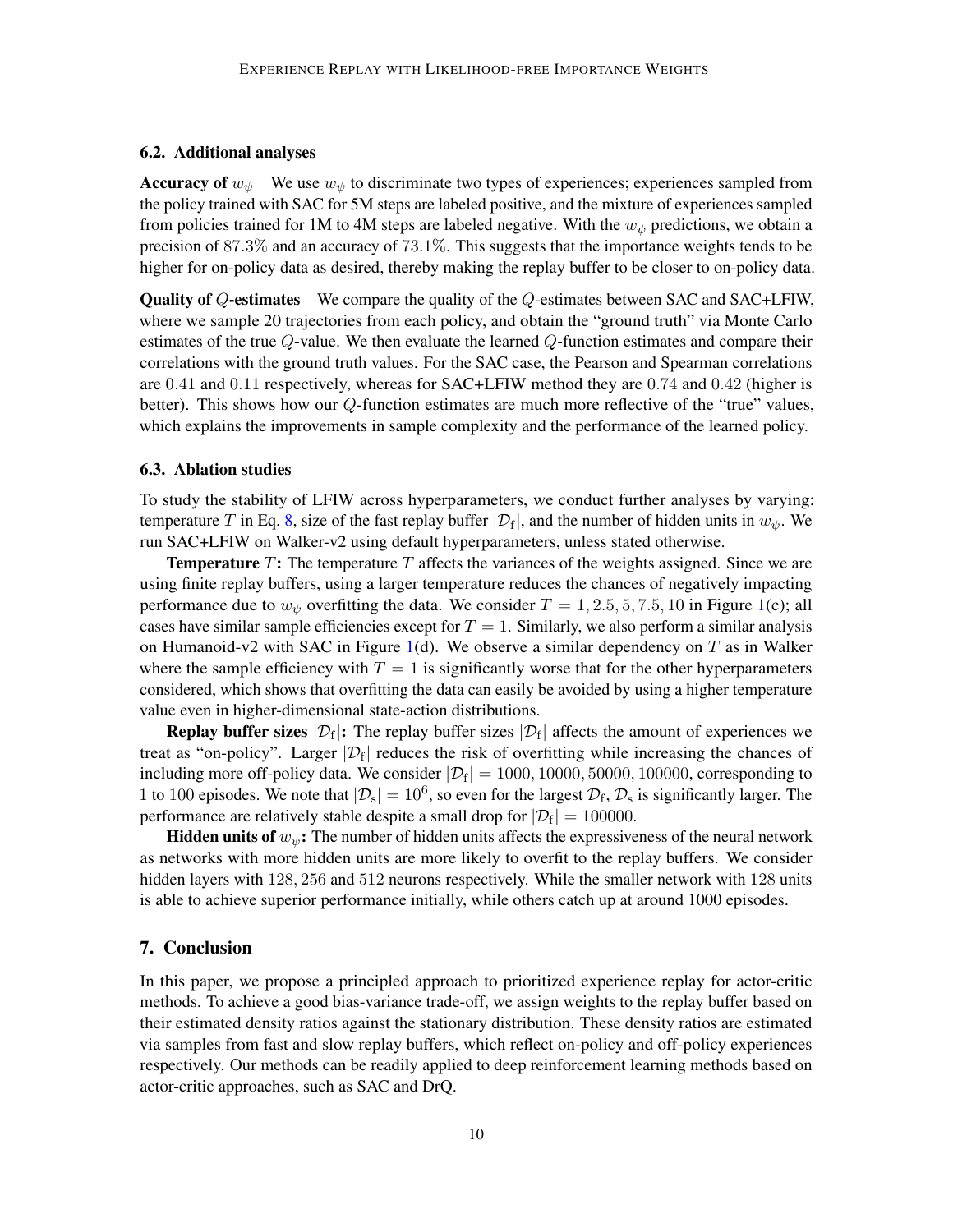## Acknowledgments

This research was supported by NSF (#1651565, #1522054, #1733686), ONR (N00014-19-1-2145), AFOSR (FA9550-19-1-0024), ARO (W911NF-21-1-0125), Sloan Fellowship, and Stanford Institute for Human-Centered Artificial Intelligence (HAI). The authors thank Nvidia for donating DGX-1, and Vector Institute for providing resources for this research. Animesh Garg is supported by CIFAR AI Chair, NSERC Discovery Award, University of Toronto XSeed award, and grants from LG and Huawei.

## **References**

- <span id="page-10-8"></span>David Andre, Nir Friedman, and Ronald Parr. Generalized prioritized sweeping. In M I Jordan, M J Kearns, and S A Solla, editors, *Advances in Neural Information Processing Systems 10*, pages 1001–1007. MIT Press, 1998.
- <span id="page-10-6"></span>Marcin Andrychowicz, Filip Wolski, Alex Ray, Jonas Schneider, Rachel Fong, Peter Welinder, Bob McGrew, Josh Tobin, OpenAI Pieter Abbeel, and Wojciech Zaremba. Hindsight experience replay. In *Advances in neural information processing systems*, pages 5048–5058, 2017.
- <span id="page-10-4"></span>Marc G Bellemare, Yavar Naddaf, Joel Veness, and Michael Bowling. The arcade learning environment: An evaluation platform for general agents. *Journal of Artificial Intelligence Research*, 47: 253–279, 2013.
- <span id="page-10-5"></span>William G Cochran. *Sampling techniques*. John Wiley & Sons, 2007.
- <span id="page-10-7"></span>Lasse Espeholt, Hubert Soyer, Remi Munos, Karen Simonyan, Volodymir Mnih, Tom Ward, Yotam Doron, Vlad Firoiu, Tim Harley, Iain Dunning, Shane Legg, and Koray Kavukcuoglu. IMPALA: Scalable distributed Deep-RL with importance weighted Actor-Learner architectures. *arXiv preprint arXiv:1802.01561*, February 2018.
- <span id="page-10-9"></span>Rasool Fakoor, Pratik Chaudhari, Stefano Soatto, and Alexander J Smola. Meta-q-learning. *arXiv preprint arXiv:1910.00125*, 2019.
- <span id="page-10-2"></span>Justin Fu, Katie Luo, and Sergey Levine. Learning robust rewards with adversarial inverse reinforcement learning. *arXiv preprint arXiv:1710.11248*, October 2017.
- <span id="page-10-1"></span>Scott Fujimoto, Herke van Hoof, and David Meger. Addressing function approximation error in Actor-Critic methods. *arXiv preprint arXiv:1802.09477*, February 2018.
- <span id="page-10-3"></span>Aditya Grover, Jiaming Song, Alekh Agarwal, Kenneth Tran, Ashish Kapoor, Eric Horvitz, and Stefano Ermon. Bias correction of learned generative models using Likelihood-Free importance weighting. *arXiv preprint arXiv:1906.09531*, June 2019.
- <span id="page-10-0"></span>Tuomas Haarnoja, Aurick Zhou, Pieter Abbeel, and Sergey Levine. Soft Actor-Critic: Off-Policy maximum entropy deep reinforcement learning with a stochastic actor. *arXiv preprint arXiv:1801.01290*, January 2018.
- <span id="page-10-10"></span>Nicolas Heess, Gregory Wayne, David Silver, Tim Lillicrap, Tom Erez, and Yuval Tassa. Learning continuous control policies by stochastic value gradients. In C Cortes, N D Lawrence, D D Lee,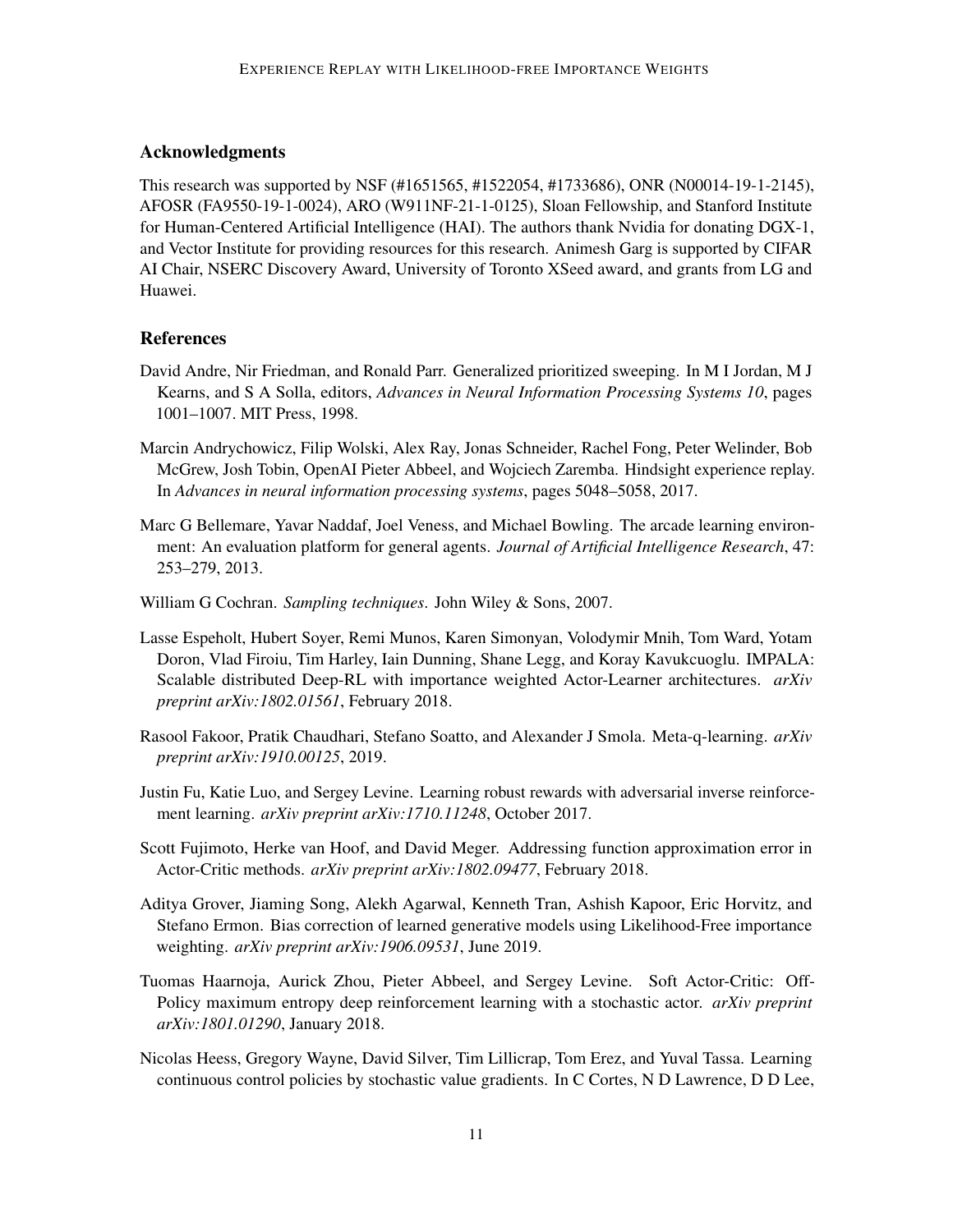M Sugiyama, and R Garnett, editors, *Advances in Neural Information Processing Systems 28*, pages 2944–2952. Curran Associates, Inc., 2015.

- <span id="page-11-5"></span>Matteo Hessel, Joseph Modayil, Hado van Hasselt, Tom Schaul, Georg Ostrovski, Will Dabney, Dan Horgan, Bilal Piot, Mohammad Azar, and David Silver. Rainbow: Combining improvements in deep reinforcement learning. *arXiv preprint arXiv:1710.02298*, October 2017.
- <span id="page-11-11"></span>Jonathan Ho and Stefano Ermon. Generative adversarial imitation learning. In *Advances in Neural Information Processing Systems*, pages 4565–4573, 2016.
- <span id="page-11-2"></span>Dan Horgan, John Quan, David Budden, Gabriel Barth-Maron, Matteo Hessel, Hado van Hasselt, and David Silver. Distributed prioritized experience replay. *arXiv preprint arXiv:1803.00933*, March 2018.
- <span id="page-11-6"></span>Vijay R Konda and John N Tsitsiklis. Actor-critic algorithms. In *Advances in neural information processing systems*, pages 1008–1014, 2000.
- <span id="page-11-7"></span>Ilya Kostrikov, Denis Yarats, and Rob Fergus. Image augmentation is all you need: Regularizing deep reinforcement learning from pixels. *arXiv preprint arXiv:2004.13649*, 2020.
- <span id="page-11-10"></span>Aviral Kumar, Abhishek Gupta, and Sergey Levine. Discor: Corrective feedback in reinforcement learning via distribution correction. *arXiv preprint arXiv:2003.07305*, 2020.
- <span id="page-11-1"></span>Timothy P Lillicrap, Jonathan J Hunt, Alexander Pritzel, Nicolas Heess, Tom Erez, Yuval Tassa, David Silver, and Daan Wierstra. Continuous control with deep reinforcement learning. *arXiv preprint arXiv:1509. 02971*, 2015.
- <span id="page-11-3"></span>Long-Ji Lin. Self-Improving reactive agents based on reinforcement learning, planning and teaching. *Machine learning*, 8(3):293–321, May 1992. ISSN 0885-6125, 1573-0565. doi: 10.1023/A: 1022628806385.
- <span id="page-11-4"></span>Volodymyr Mnih, Koray Kavukcuoglu, David Silver, Andrei A Rusu, Joel Veness, Marc G Bellemare, Alex Graves, Martin Riedmiller, Andreas K Fidjeland, Georg Ostrovski, et al. Human-level control through deep reinforcement learning. *Nature*, 518(7540):529–533, 2015.
- <span id="page-11-0"></span>Volodymyr Mnih, Adria Puigdomenech Badia, Mehdi Mirza, Alex Graves, Timothy Lillicrap, Tim Harley, David Silver, and Koray Kavukcuoglu. Asynchronous methods for deep reinforcement learning. In *International Conference on Machine Learning*, pages 1928–1937, 2016.
- <span id="page-11-9"></span>Andrew W Moore and Christopher G Atkeson. Prioritized sweeping: Reinforcement learning with less data and less time. *Machine learning*, 13(1):103–130, 1993.
- <span id="page-11-8"></span>Remi Munos, Tom Stepleton, Anna Harutyunyan, and Marc G Bellemare. Safe and efficient ´ Off-Policy reinforcement learning. *arXiv preprint arXiv:1606.02647*, June 2016.
- <span id="page-11-13"></span>Ofir Nachum and Bo Dai. Reinforcement learning via Fenchel-Rockafellar duality. *arXiv preprint arXiv:2001.01866*, January 2020.
- <span id="page-11-12"></span>Ofir Nachum, Bo Dai, Ilya Kostrikov, Yinlam Chow, Lihong Li, and Dale Schuurmans. AlgaeDICE: Policy gradient from arbitrary experience. *arXiv preprint arXiv:1912.02074*, December 2019.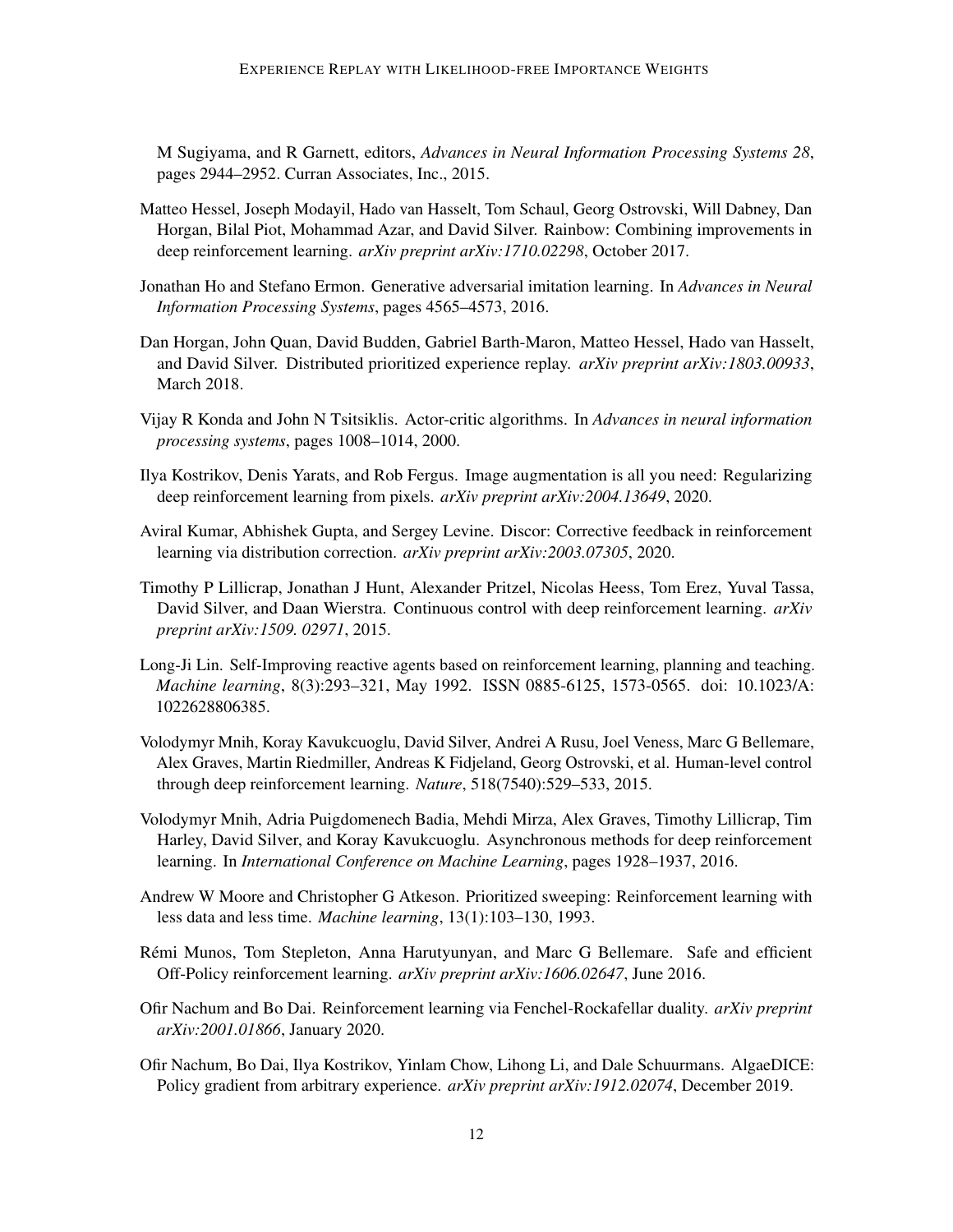- <span id="page-12-9"></span>Xuanlong Nguyen, Martin J Wainwright, and Michael I Jordan. Estimating divergence functionals and the likelihood ratio by convex risk minimization. *arXiv preprint arXiv:0809.0853*, (11): 5847–5861, September 2008. doi: 10.1109/TIT.2010.2068870.
- <span id="page-12-13"></span>Guido Novati and Petros Koumoutsakos. Remember and forget for experience replay. *arXiv preprint arXiv:1807.05827*, July 2018.
- <span id="page-12-8"></span>D Precup. Eligibility traces for off-policy policy evaluation. *Computer Science Department Faculty*, 2000.
- <span id="page-12-10"></span>Doina Precup, Richard S Sutton, and Sanjoy Dasgupta. Off-policy temporal-difference learning with function approximation. In *ICML*, pages 417–424, 2001.
- <span id="page-12-1"></span>Tom Schaul, John Quan, Ioannis Antonoglou, and David Silver. Prioritized experience replay. *arXiv preprint arXiv:1511.05952*, November 2015.
- <span id="page-12-11"></span>Simon Schmitt, Matteo Hessel, and Karen Simonyan. Off-Policy Actor-Critic with shared experience replay. *arXiv preprint arXiv:1909.11583*, September 2019.
- <span id="page-12-0"></span>John Schulman, Filip Wolski, Prafulla Dhariwal, Alec Radford, and Oleg Klimov. Proximal policy optimization algorithms. *arXiv preprint arXiv:1707.06347*, July 2017.
- <span id="page-12-5"></span>David Silver, Guy Lever, Nicolas Heess, Thomas Degris, Daan Wierstra, and Martin Riedmiller. Deterministic policy gradient algorithms. In *International Conference on Machine Learning*, pages 387–395, January 2014.
- <span id="page-12-6"></span>Richard S Sutton. Learning to predict by the methods of temporal differences. *Machine learning*, 3 (1):9–44, 1988.
- <span id="page-12-7"></span>Richard S Sutton, Doina Precup, and Satinder Singh. Between MDPs and semi-MDPs: A framework for temporal abstraction in reinforcement learning. *Artificial intelligence*, 112(1-2):181–211, 1999. ISSN 0004-3702.
- <span id="page-12-4"></span>Yuval Tassa, Yotam Doron, Alistair Muldal, Tom Erez, Yazhe Li, Diego de Las Casas, David Budden, Abbas Abdolmaleki, Josh Merel, Andrew Lefrancq, et al. Deepmind control suite. *arXiv preprint arXiv:1801.00690*, 2018.
- <span id="page-12-2"></span>John N Tsitsiklis, Member, and Benjamin Van Roy. An analysis of Temporal-Difference learning with function approximation. *IEEE transactions on automatic control*, 42(5), 1997. ISSN 0018-9286.
- <span id="page-12-3"></span>Hado Van Hasselt, Arthur Guez, and David Silver. Deep reinforcement learning with double q-learning. In *Proceedings of the AAAI Conference on Artificial Intelligence*, volume 30, 2016.
- <span id="page-12-12"></span>Harm van Seijen and Richard S Sutton. Planning by prioritized sweeping with small backups. *arXiv preprint arXiv:1301.2343*, January 2013.
- <span id="page-12-14"></span>Che Wang and Keith Ross. Boosting soft Actor-Critic: Emphasizing recent experience without forgetting the past. *arXiv preprint arXiv:1906.04009*, June 2019.